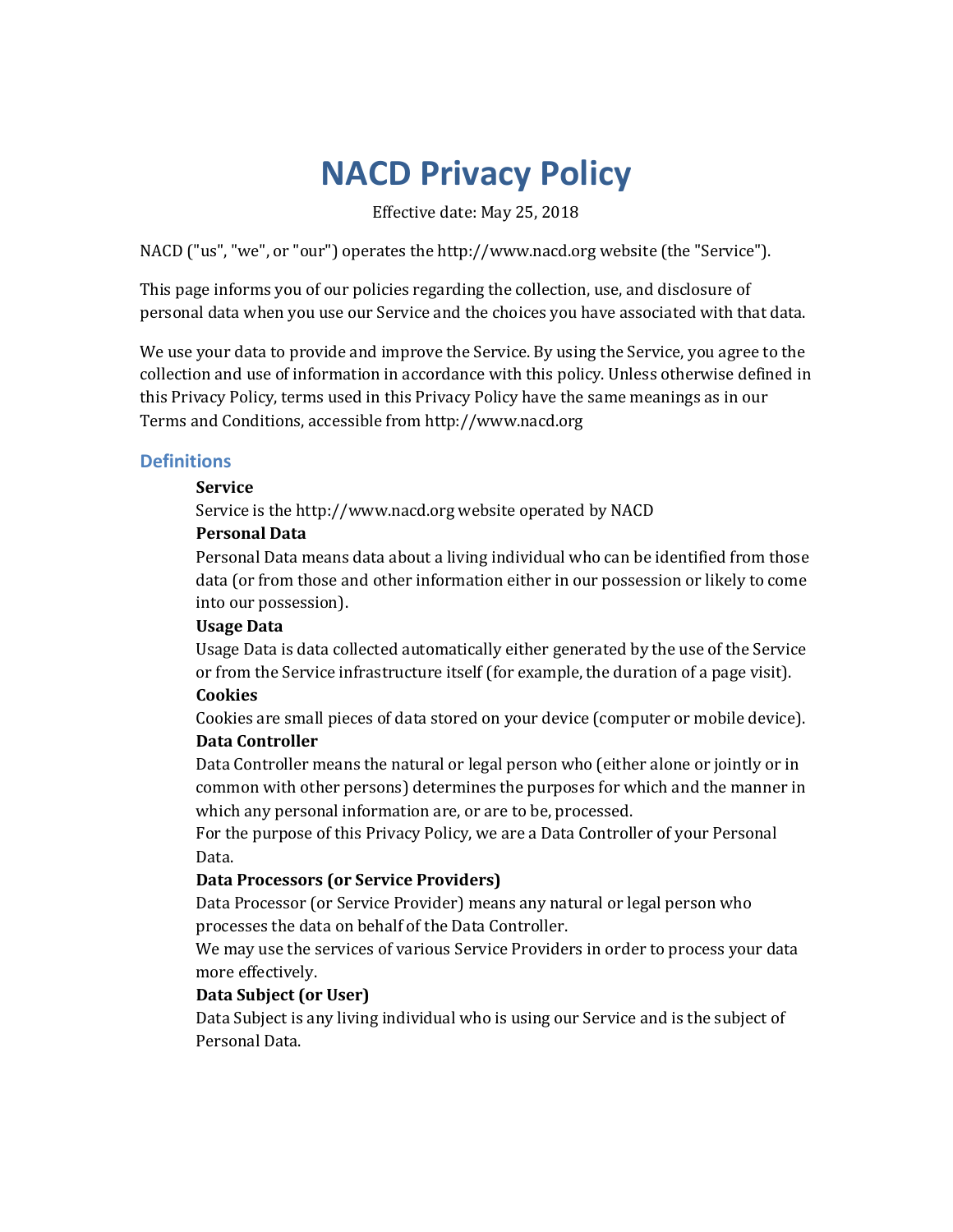## **Information Collection and Use**

We collect several different types of information for various purposes to provide and improve our Service to you.

#### **Types of Data Collected**

#### *Personal Data*

While using our Service, we may ask you to provide us with certain personally identifiable information that can be used to contact or identify you ("Personal Data"). Personally identifiable information may include, but is not limited to:

- Email address
- First name and last name
- Phone number
- Address, State, Province, ZIP/Postal code, City
- Cookies and Usage Data

We may use your Personal Data to contact you with newsletters, marketing or promotional materials and other information that may be of interest to you. You may opt out of receiving any, or all, of these communications from us by following the unsubscribe link or instructions provided in any email we send or by contacting us.

#### *Usage Data*

We may also collect information how the Service is accessed and used ("Usage Data"). This Usage Data may include information such as your computer's Internet Protocol address (e.g. IP address), browser type, browser version, the pages of our Service that you visit, the time and date of your visit, the time spent on those pages, unique device identifiers and other diagnostic data.

#### *Tracking Cookies Data*

We use cookies and similar tracking technologies to track the activity on our Service and hold certain information.

Cookies are files with small amount of data which may include an anonymous unique identifier. Cookies are sent to your browser from a website and stored on your device. Tracking technologies also used are beacons, tags, and scripts to collect and track information and to improve and analyze our Service.

You can instruct your browser to refuse all cookies or to indicate when a cookie is being sent. However, if you do not accept cookies, you may not be able to use some portions of our Service.

Examples of Cookies we use:

• Session Cookies. We use Session Cookies to operate our Service.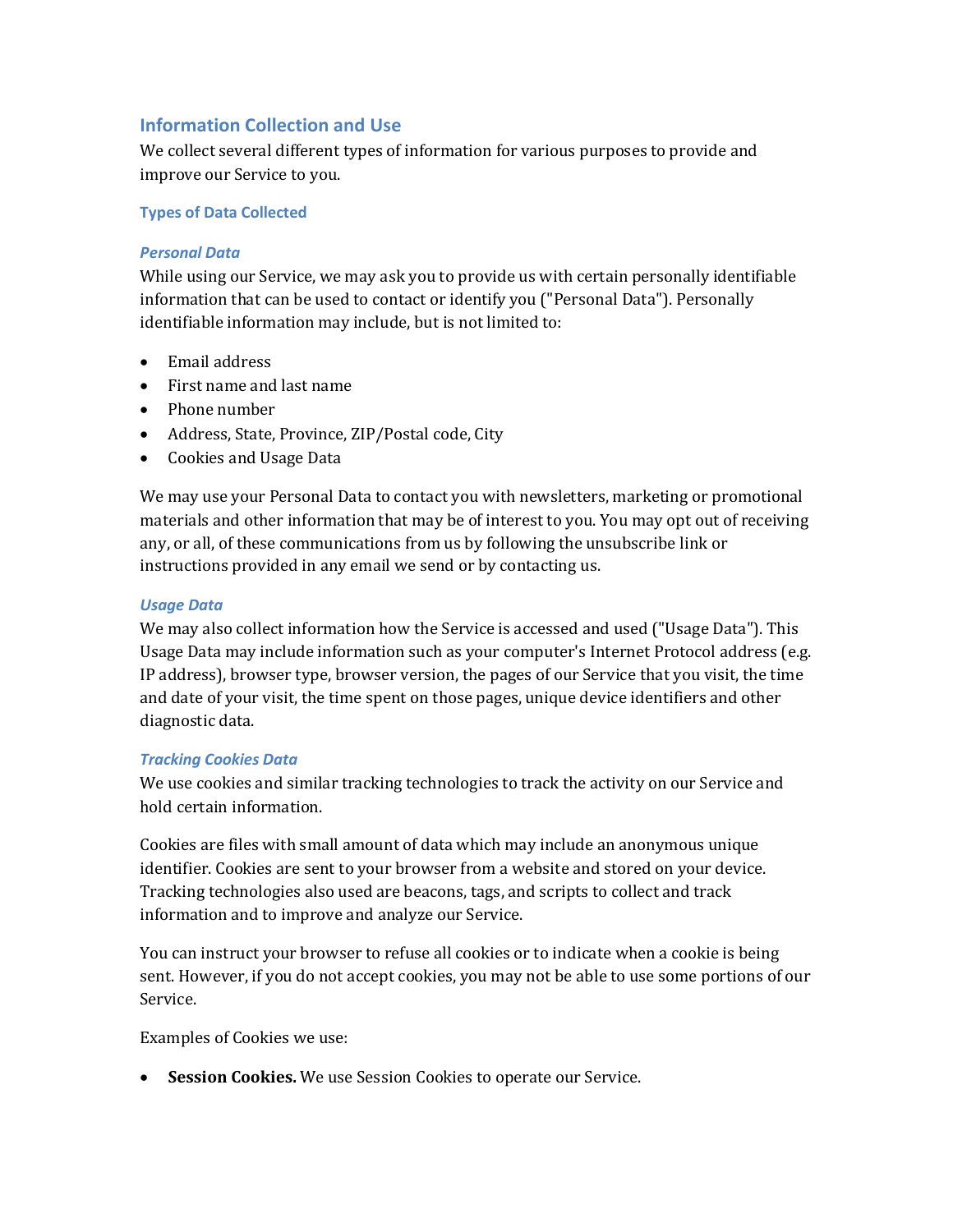- **Preference Cookies.** We use Preference Cookies to remember your preferences and various settings.
- Security Cookies. We use Security Cookies for security purposes.

## **Use of Data**

NACD uses the collected data for various purposes:

- To provide and maintain our Service
- To notify you about changes to our Service
- To allow you to participate in interactive features of our Service when you choose to do so
- To provide customer support
- To gather analysis or valuable information so that we can improve our Service
- To monitor the usage of our Service
- To detect, prevent and address technical issues
- To provide you with news, special offers and general information about other goods, services and events which we offer that are similar to those that you have already purchased or enquired about unless you have opted not to receive such information

# **Legal Basis for Processing Personal Data Under General Data Protection Regulation (GDPR)**

If you are from the European Economic Area (EEA), NACD legal basis for collecting and using the personal information described in this Privacy Policy depends on the Personal Data we collect and the specific context in which we collect it.

NACD may process your Personal Data because:

- We need to perform a contract with you
- You have given us permission to do so
- The processing is in our legitimate interests and it's not overridden by your rights
- For payment processing purposes
- $\bullet$  To comply with the law

## **Retention of Data**

NACD will retain your Personal Data only for as long as is necessary for the purposes set out in this Privacy Policy. We will retain and use your Personal Data to the extent necessary to comply with our legal obligations (for example, if we are required to retain your data to comply with applicable laws), resolve disputes, and enforce our legal agreements and policies.

NACD will also retain Usage Data for internal analysis purposes. Usage Data is generally retained for a shorter period of time, except when this data is used to strengthen the security or to improve the functionality of our Service, or we are legally obligated to retain this data for longer time periods.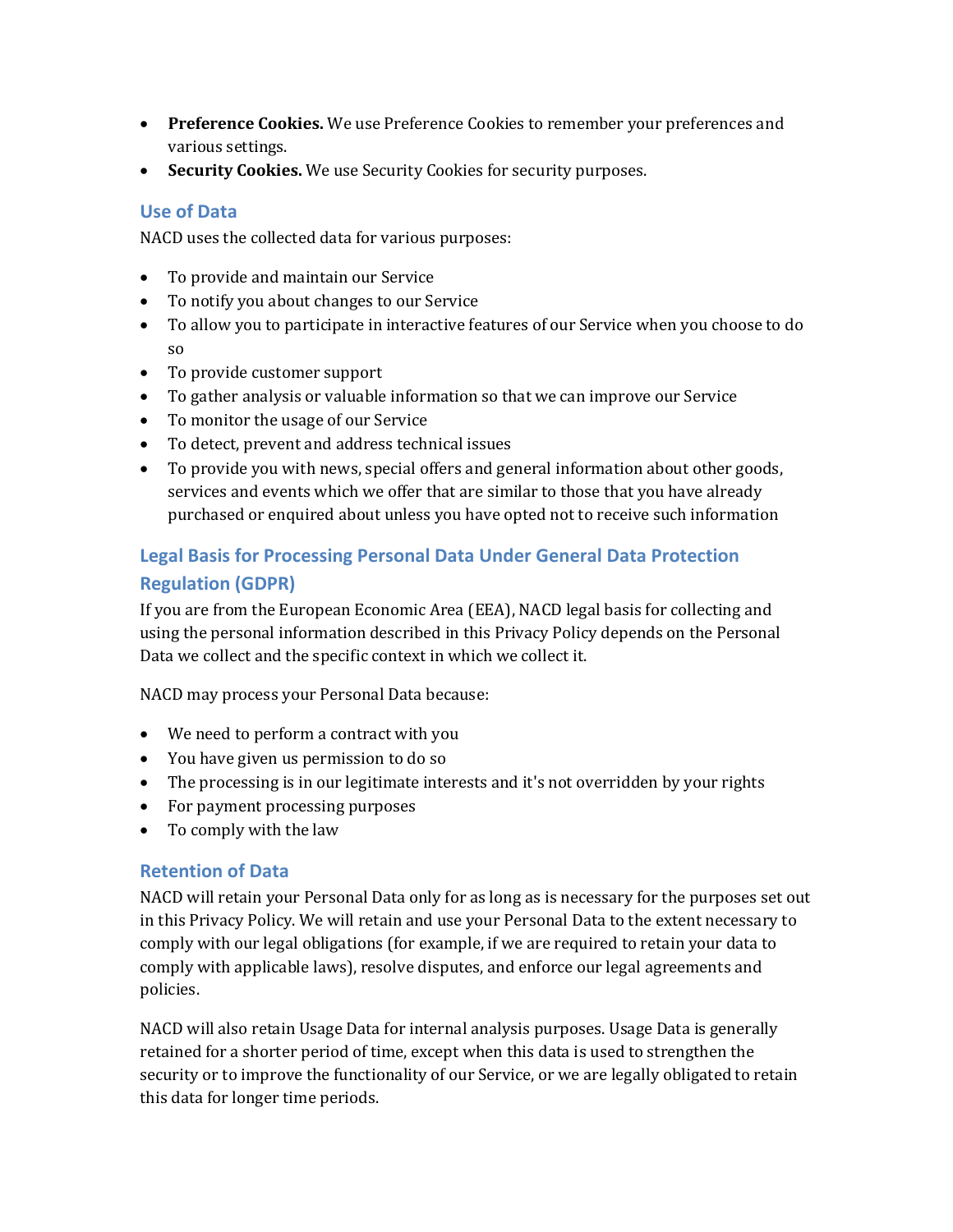## **Transfer of Data**

Your information, including Personal Data, may be transferred to  $-$  and maintained on  $$ computers located outside of your state, province, country or other governmental jurisdiction where the data protection laws may differ than those from your jurisdiction.

If you are located outside United States and choose to provide information to us, please note that we transfer the data, including Personal Data, to United States and process it there.

Your consent to this Privacy Policy followed by your submission of such information represents your agreement to that transfer.

NACD will take all steps reasonably necessary to ensure that your data is treated securely and in accordance with this Privacy Policy and no transfer of your Personal Data will take place to an organization or a country unless there are adequate controls in place including the security of your data and other personal information.

## **Disclosure of Data**

## **Disclosure for Law Enforcement**

Under certain circumstances, NACD may be required to disclose your Personal Data if required to do so by law or in response to valid requests by public authorities (e.g. a court or a government agency).

#### **Legal Requirements**

NACD may disclose your Personal Data in the good faith belief that such action is necessary to:

- To comply with a legal obligation
- To protect and defend the rights or property of NACD
- To prevent or investigate possible wrongdoing in connection with the Service
- To protect the personal safety of users of the Service or the public
- To protect against legal liability

## **Security of Data**

The security of your data is important to us, but remember that no method of transmission over the Internet, or method of electronic storage is 100% secure. While we strive to use commercially acceptable means to protect your Personal Data, we cannot guarantee its absolute security.

## **"Do Not Track" Signals**

We do not support Do Not Track ("DNT"). Do Not Track is a preference you can set in your web browser to inform websites that you do not want to be tracked.

You can enable or disable Do Not Track by visiting the Preferences or Settings page of your web browser.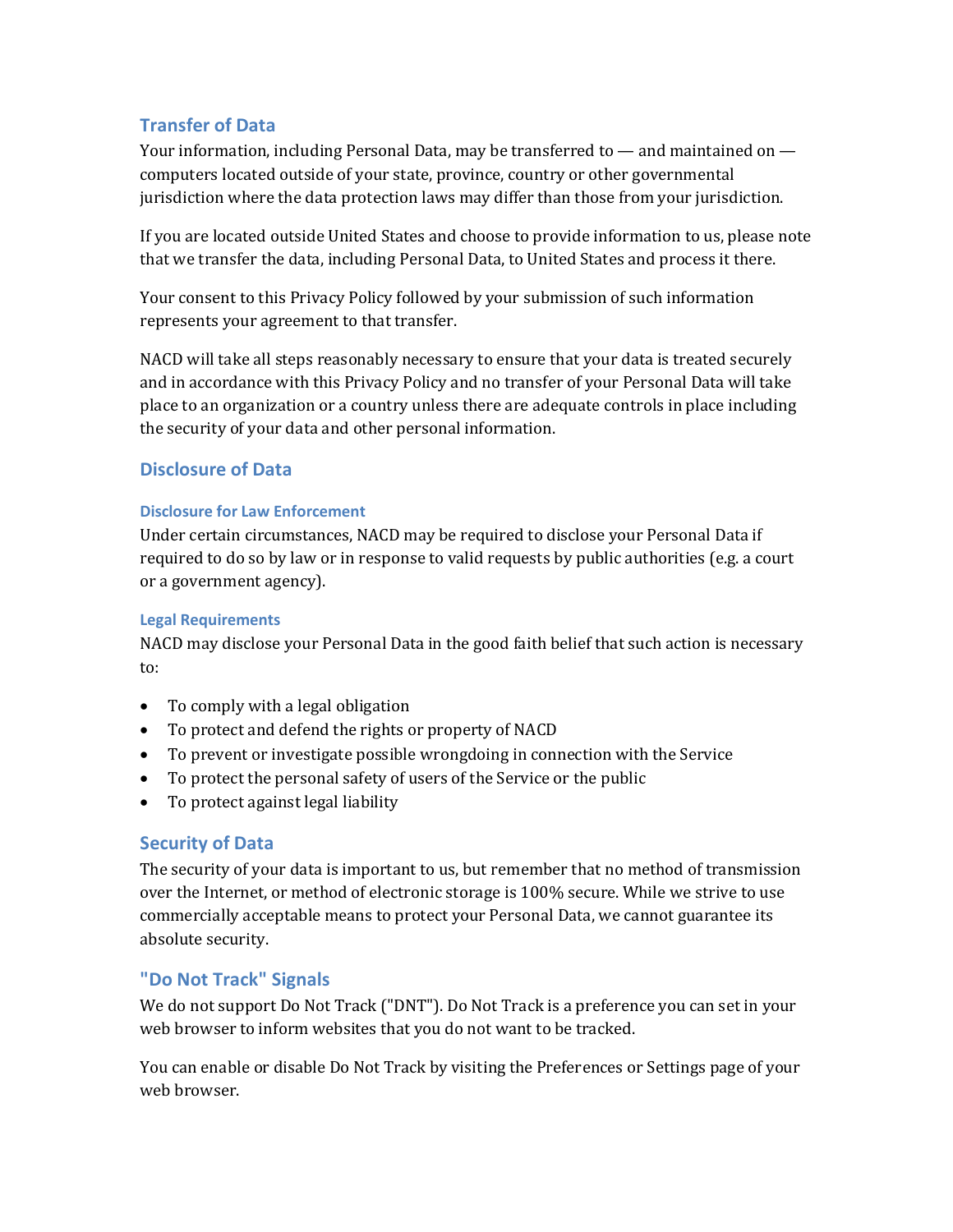# **Your Data Protection Rights Under General Data Protection Regulation (GDPR)**

If you are a resident of the European Economic Area (EEA), you have certain data protection rights. NACD aims to take reasonable steps to allow you to correct, amend, delete, or limit the use of your Personal Data.

If you wish to be informed what Personal Data we hold about you and if you want it to be removed from our systems, please contact us.

In certain circumstances, you have the following data protection rights:

## The right to access, update or to delete the information we have on you.

Whenever made possible, you can access, update or request deletion of your Personal Data directly within your account settings section. If you are unable to perform these actions yourself, please contact us to assist you.

The right of rectification. You have the right to have your information rectified if that information is inaccurate or incomplete.

**The right to object.** You have the right to object to our processing of your Personal Data.

**The right of restriction.** You have the right to request that we restrict the processing of your personal information.

**The right to data portability.** You have the right to be provided with a copy of the information we have on you in a structured, machine-readable and commonly used format.

**The right to withdraw consent.** You also have the right to withdraw your consent at any time where NACD relied on your consent to process your personal information.

Please note that we may ask you to verify your identity before responding to such requests.

You have the right to complain to a Data Protection Authority about our collection and use of your Personal Data. For more information, please contact your local data protection authority in the European Economic Area (EEA).

## **Service Providers**

We may employ third party companies and individuals to facilitate our Service ("Service Providers"), to provide the Service on our behalf, to perform Service-related services or to assist us in analyzing how our Service is used.

These third parties have access to your Personal Data only to perform these tasks on our behalf and are obligated not to disclose or use it for any other purpose.

## **Analytics**

We may use third-party Service Providers to monitor and analyze the use of our Service.

## **Google Analytics**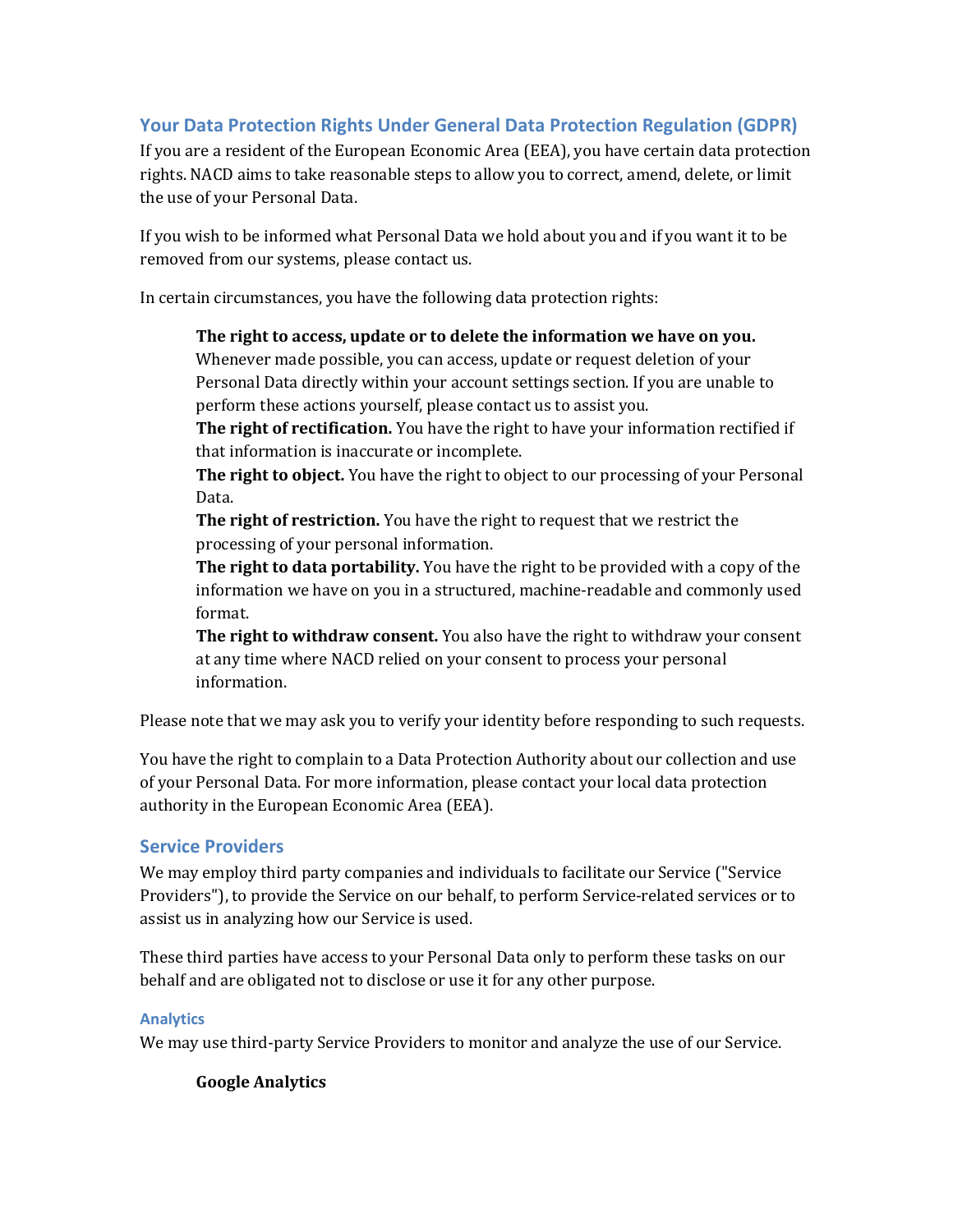Google Analytics is a web analytics service offered by Google that tracks and reports website traffic. Google uses the data collected to track and monitor the use of our Service. This data is shared with other Google services. Google may use the collected data to contextualize and personalize the ads of its own advertising network. You can opt-out of having made your activity on the Service available to Google Analytics by installing the Google Analytics opt-out browser add-on. The add-on prevents the Google Analytics JavaScript  $(ga.is, analytics.is, and dc.is)$  from sharing information with Google Analytics about visits activity.

For more information on the privacy practices of Google, please visit the Google Privacy Terms web page: https://policies.google.com/privacy?hl=en

#### **Behavioral Remarketing**

NACD uses remarketing services to advertise on third party websites to you after you visited our Service. We and our third-party vendors use cookies to inform, optimize and serve ads based on your past visits to our Service.

#### **Google AdWords**

Google AdWords remarketing service is provided by Google Inc. You can opt-out of Google Analytics for Display Advertising and customize the Google Display Network ads by visiting the Google Ads Settings page: http://www.google.com/settings/ads

Google also recommends installing the Google Analytics Opt-out Browser Add-on https://tools.google.com/dlpage/gaoptout - for your web browser. Google Analytics Opt-out Browser Add-on provides visitors with the ability to prevent their data from being collected and used by Google Analytics.

For more information on the privacy practices of Google, please visit the Google Privacy Terms web page: https://policies.google.com/privacy?hl=en

#### **Twitter**

Twitter remarketing service is provided by Twitter Inc.

You can opt-out from Twitter's interest-based ads by following their instructions: https://support.twitter.com/articles/20170405

You can learn more about the privacy practices and policies of Twitter by visiting their Privacy Policy page: https://twitter.com/privacy

#### **Facebook**

Facebook remarketing service is provided by Facebook Inc.

You can learn more about interest-based advertising from Facebook by visiting this page: https://www.facebook.com/help/164968693837950

To opt-out from Facebook's interest-based ads follow these instructions from Facebook: https://www.facebook.com/help/568137493302217

Facebook adheres to the Self-Regulatory Principles for Online Behavioral Advertising established by the Digital Advertising Alliance. You can also opt-out from Facebook and other participating companies through the Digital Advertising Alliance in the USA http://www.aboutads.info/choices/, the Digital Advertising Alliance of Canada in Canada  $http://youradchoices.ca/$  or the European Interactive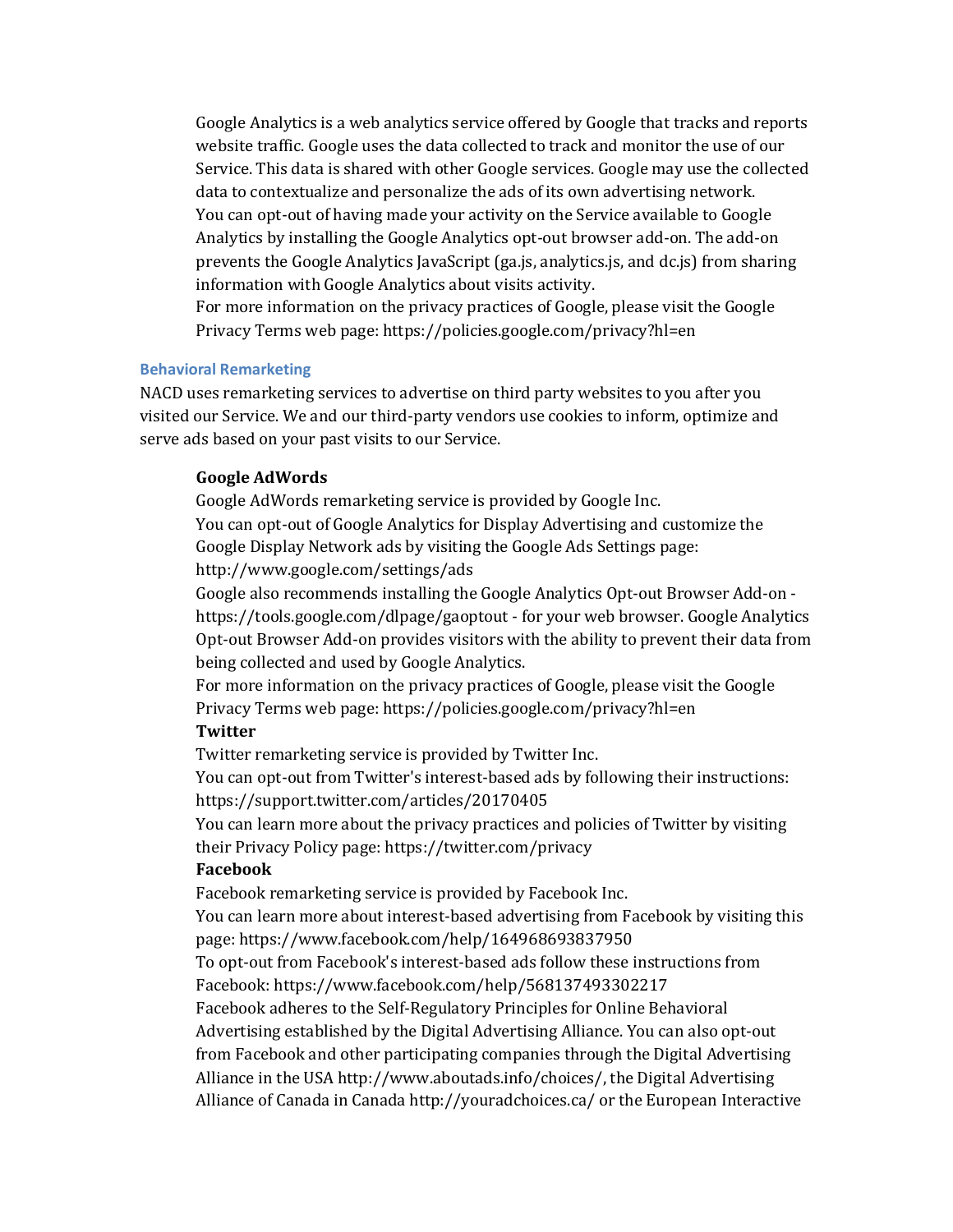Digital Advertising Alliance in Europe http://www.youronlinechoices.eu/, or optout using your mobile device settings.

For more information on the privacy practices of Facebook, please visit Facebook's Data Policy: https://www.facebook.com/privacy/explanation

#### **Payments**

We may provide paid products and/or services within the Service. In that case, we use third-party services for payment processing (e.g. payment processors).

We will not store or collect your payment card details. That information is provided directly to our third-party payment processors whose use of your personal information is governed by their Privacy Policy. These payment processors adhere to the standards set by PCI-DSS as managed by the PCI Security Standards Council, which is a joint effort of brands like Visa, Mastercard, American Express and Discover. PCI-DSS requirements help ensure the secure handling of payment information.

The payment processors we work with are:

**Stripe** Their Privacy Policy can be viewed at https://stripe.com/us/privacy

## **Links to Other Sites**

Our Service may contain links to other sites that are not operated by us. If you click on a third party link, you will be directed to that third party's site. We strongly advise you to review the Privacy Policy of every site you visit.

We have no control over and assume no responsibility for the content, privacy policies or practices of any third party sites or services.

## **Children's Privacy**

Our Service may collect information for those under the age of 18 ("Children").

We do not knowingly collect personally identifiable information from anyone under the age of 18 without first obtaining the consent of the parent or guardian.

We may all reasonable efforts to verify the parent or guardian has given consent to collect the personal information of those under the age of 18 in order to provide services for the parent or guardian.

We do not share the information of any individual under the age of 18.

If you are a parent or guardian and you are aware that your child has provided us with Personal Data, please contact us. If we become aware that we have collected Personal Data from children without verification of parental consent, we take steps to remove that information from our servers.